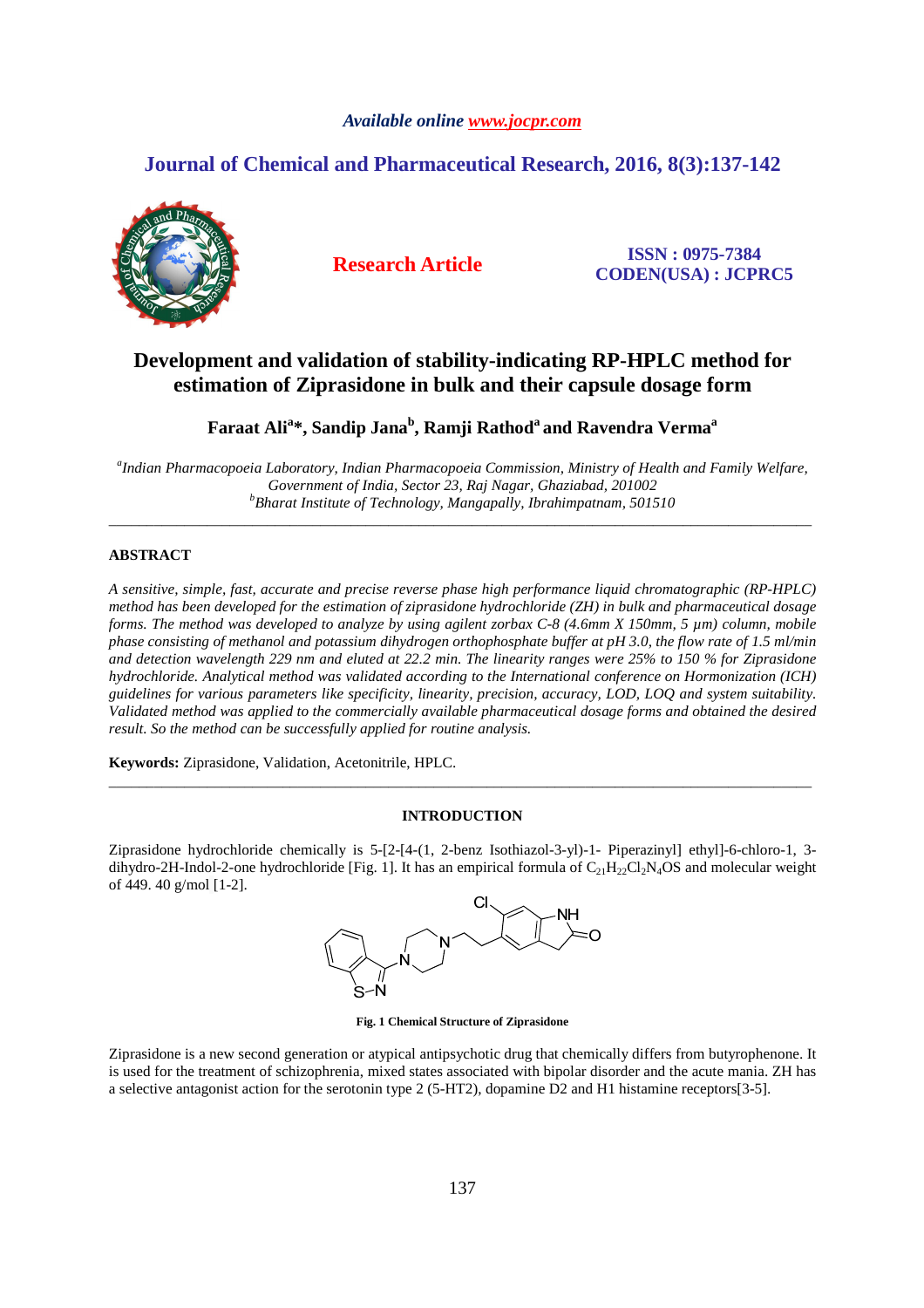Comprehensive literature survey revealed that various analytical methods have been reported for the determination of ZH by high-performance liquid chromatography [6-10], with ultraviolet detection [11-18], high-performance liquid chromatography tandem mass spectrometry [19-21] have also been presented.

\_\_\_\_\_\_\_\_\_\_\_\_\_\_\_\_\_\_\_\_\_\_\_\_\_\_\_\_\_\_\_\_\_\_\_\_\_\_\_\_\_\_\_\_\_\_\_\_\_\_\_\_\_\_\_\_\_\_\_\_\_\_\_\_\_\_\_\_\_\_\_\_\_\_\_\_\_\_

To the best of our knowledge, there is no cost effective related substances RP-HPLC method for the estimation of ZH in pharmaceutical formulations. The aim of the present study was to develop and validate stability indicating HPLC method for the determination of ZH in pharmaceutical dosage form. In the present work author developed a simple, reproducible HPLC method which was validated by statistical parameters accuracy, precision. The developed method has been applied to the estimation of ZH in bulk and pharmaceutical dosage form.

# **EXPERIMENTAL SECTION**

Pharmaceutical pure grade ZH gift sample was obtained from Sun Pharmaceuticals Ltd. Vadodara India. The ZH capsules containing 20 mg ZH were purchased from local pharmacy. HPLC grade acetonitrile, potassium dihydrogen orthophosphate and methanol were purchased from Merck Ltd. Mumbai.

#### **Chromatographic conditions**

The chromatographic separation was performed on Waters Acquity e2695 Series HPLC consisting autosampler, Pump, Autoinjector, integrated with Photodiode Array Detector. A reverse phase agilent zorbax C-8 (4.6mm X 150mm, 5 um) column was used. Empower Pro software was used for data acquisition.

# **Mobile phase**

The mobile phase consisting a mixture of buffer ( $pH = 3.0$ ) and methanol, filtered through 0.22 $\mu$  PTFE membrane filter and soniccate prior to use. The buffer was prepared by dissolving 2.46 gm of potassium dihydrogen orthophosphate in 2000 ml of water, adjust pH 3.0 with dilute orthophosphoric acid. A mixture of acetonitrile and water in the ratio 75:25 used as diluent. The flow rate was adjusted to 1.5ml/min and the injection volume was 10 $\mu$ L. The column temperature was 35°C.

### **Standard preparation**

Accurately weighed 10 mg of ZH working standard into 100 ml volumetric flask add 50 ml diluent and soniccate for 10 minute further make up the volume 100ml with diluent. Final concentration makes100 ppm.

#### **Sample solution preparation**

Crush the 20 tablets, weighed equivalent to 10 mg of ZH and transfer to 100ml volumetric flask and add 50 ml diluent and make up the volume 100ml with diluent. Further filter the solution through 0.22µ PTFE filter.

# **RESULTS AND DISCUSSION**

#### **Method development & optimization**

HPLC method was optimized with an aim to develop an estimation procedure for ZH. For method optimization, different column and mobile phase were tried but acceptable retention time, good resolution and theoretical plates were observed with methanol and potassium dihydrogen orthophosphate buffer pH 3.0 by using agilent zorbax C-8 (4.6mm X 150mm, 5 µm)column.

#### **Method validation**

# **System suitability test**

System suitability is the primary part of the method validation to check the parameters like theoretical plates, tailing factor, resolution & percentage RSD of replicate injections. Results were within limits and were presented in Table 1.

### **Specificity**

There was no peak observed at the retention time of ZH in the placebo chromatogram. The degradation study shows no interference with degradants. The excipients used in formulation did not interfere with the ZH peak and thus the method is specific.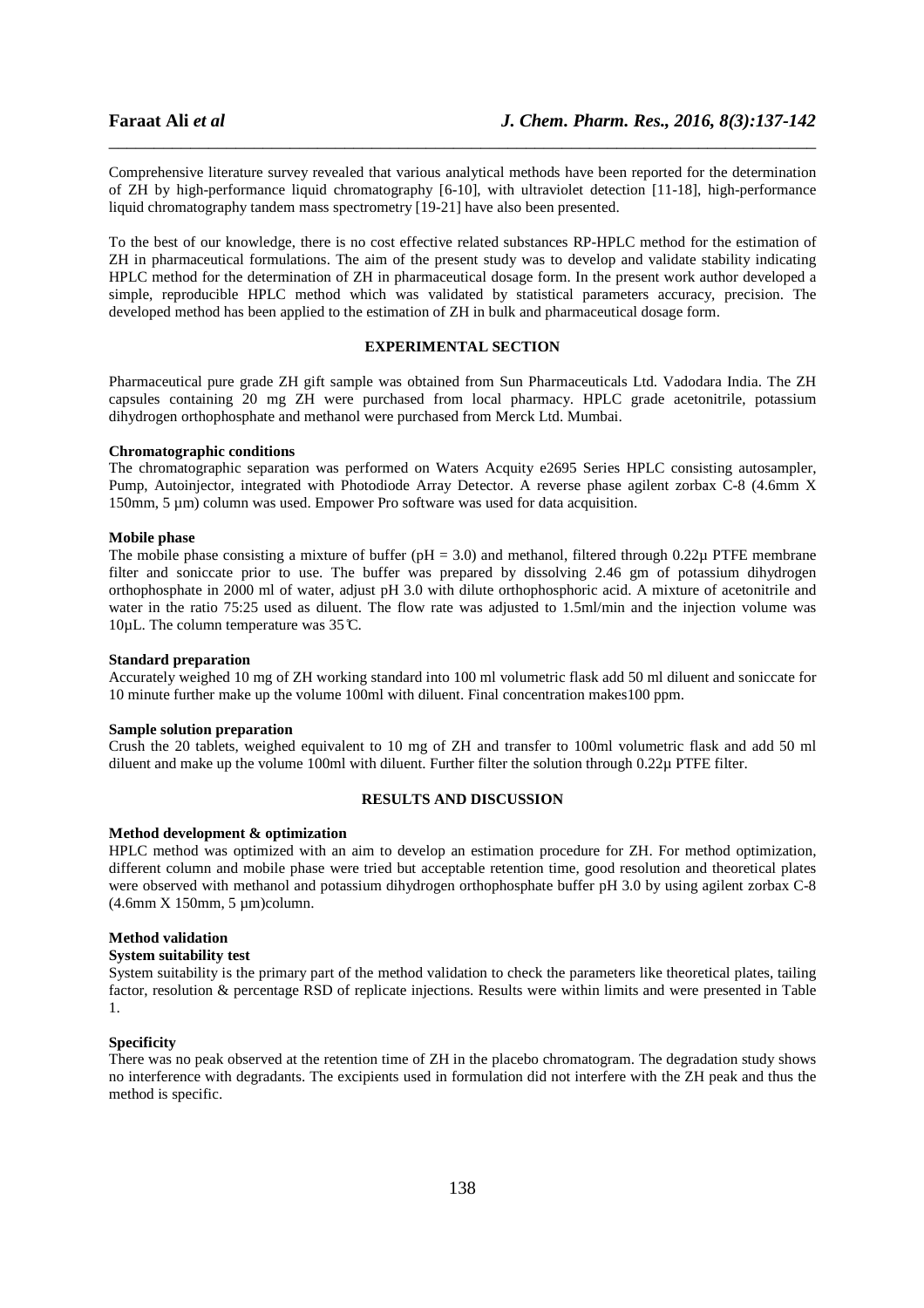# **Linearity**

Calibration curve was created from the data of five different concentrations of standards solutions against mean peak area & regression equation was generated. The linearity was evaluated by measuring different concentrations (25%- 150%) of the standard solutions to ZH. Results of the regression analysis and the coefficient of determination  $(r^2)$  are listed in Table 2.

\_\_\_\_\_\_\_\_\_\_\_\_\_\_\_\_\_\_\_\_\_\_\_\_\_\_\_\_\_\_\_\_\_\_\_\_\_\_\_\_\_\_\_\_\_\_\_\_\_\_\_\_\_\_\_\_\_\_\_\_\_\_\_\_\_\_\_\_\_\_\_\_\_\_\_\_\_\_

## **Accuracy**

To determine the accuracy of the developed method recovery studies were conducted, known amount of drug concentrations was spiked in placebo at three different levels, i.e., 50%, 100%, 150% and was calculated. Accuracy was calculated as the % of recovery. The results were shown in Table 3.

# **Precision**

The precision of the method was evaluated at three levels, reproducibility, repeatability and intermediate precision each level of precision was investigated by six replicate injections of concentrations 10µg/ml ZH. The result of precision was expressed as % of RSD and was shown in Table 4.

#### **LOD and LOQ**

The LOD and LOQ were found to be 0.41µg/ml and 1.26µg/ml for ZH. These data show that the method was highly sensitive and specific.

#### **Robustness & ruggedness**

To determine the robustness of the method by small changes in pH, flow rate, buffer & column temperature. The content of the drug was not unaffected by these changes. The ruggedness test was determined by different instrument, column, analyst & laboratories analysis of the same sample.

#### **Analysis of marketed sample**

The developed method was applied for the analysis of ZH in pharmaceutical dosage form. ZH was found to be between 99 to 101%. The results were shown in Table 5.

# **Stability indicating & forced degradation tests**

# **Stock solution**

Accurately transfer about 10mg of ZH into individual 100 ml volumetric flask, add 50 ml of diluent and soniccate it. Further make up the volume 100ml with diluent. Final concentration makes 100ppm.

#### **Alkali degradation**

10 ml of 0.1N NaOH added to 10ml of stock solution & was kept at 80 ̊C for about 96 h in water bath, cool made up the volume 50 ml with diluent. Filter the solution 0.22µ membrane filter.

#### **Acidic degradation**

10 ml of 2 N HCl added to 10ml of stock solution & was kept at 80 ̊C for about 48 h in water bath, cool made up the volume 50 ml with diluent. Filter the solution 0.22µ membrane filter.

# **Oxidative degradation**

10 ml of 3% H<sub>2</sub>O<sub>2</sub> added to 10ml of stock solution & was kept at 80  $\degree$  for about 72 h in water bath, cool made up the volume 50 ml with diluent. Filter the solution 0.22µ membrane filter.

#### **Thermal degradation**

Forced degraded the sample exposed to UV light.

Collect the sample after first day, third day, fifth day & tenth day.

Tablet powder weighed equivalent to 10 mg of ZH transfer to 100 ml volumetric flask, add 50ml of diluent and soniccate it and made up the volume 100ml with diluent.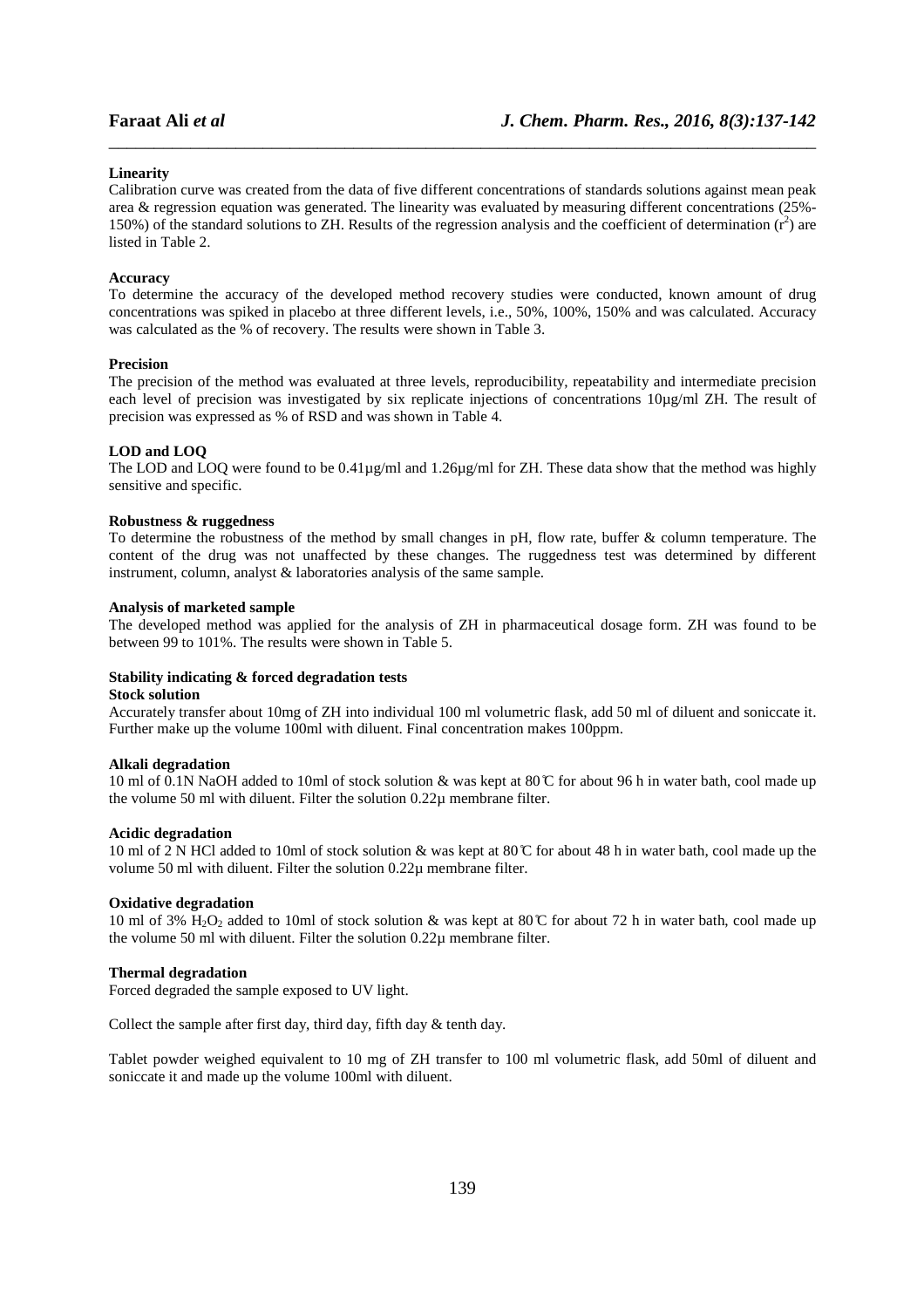| Table 1. System suitability results |  |
|-------------------------------------|--|

| <b>Parameters</b>           | <b>Results</b> |
|-----------------------------|----------------|
| HETP (mm)                   | 21.4           |
| Retention Time, $R_t$ (min) | 22.2           |
| <b>Theoretical Plates</b>   | 5671           |
| Tailing factor              | 1.08           |

**Table 2.Regression equation parameters** 

| <b>Linearity</b><br>$\mu$ g/ml | Correlation<br>coefficient | <b>Slope</b> | Y-intercept |
|--------------------------------|----------------------------|--------------|-------------|
| 25-150                         | 0.9997                     | 28.217       | $-20.207$   |

# **Table 3.Accuracy data (Triplicate values at 50, 100 & 150 percent levels)**

| Parameter  | Amount added $(\mu g)$ | Amount recovered $(\mu g)$ | % of recovery | Mean % of recovery |
|------------|------------------------|----------------------------|---------------|--------------------|
| 50% level  | 50                     | 49.56                      | 99.34         | 99.34              |
| 100% level | .00                    | 99.95                      | 99.95         | 99.95              |
| 150% level | 50                     | 150.04                     | 100.03        | 100.03             |

| <b>Parameter</b>       | <b>Results</b> |  |
|------------------------|----------------|--|
| Repeatability          |                |  |
| RSD of retention time  | 0.03           |  |
| RSD of peak area       | 0.11           |  |
| Reproducibility        |                |  |
| RSD of retention time  | 0.06           |  |
| RSD of peak area       | 0.28           |  |
| Intermediate Precision |                |  |
| RSD of retention time  | 0.07           |  |
| RSD of peak area       | 0.46           |  |

| <b>Table 4.Precision results</b> |
|----------------------------------|
|                                  |

|  |  |  | Table 5. Assay results |
|--|--|--|------------------------|
|--|--|--|------------------------|

| <b>Formulation</b> | <b>Labeled amount</b><br>(mz/tab) | <b>Amount found</b><br>(mz/tab) | % of Assay |
|--------------------|-----------------------------------|---------------------------------|------------|
| Geoden(w/w)        | 20.05                             | 19.98                           | 99.65      |

 $n<sub>m</sub>$ 



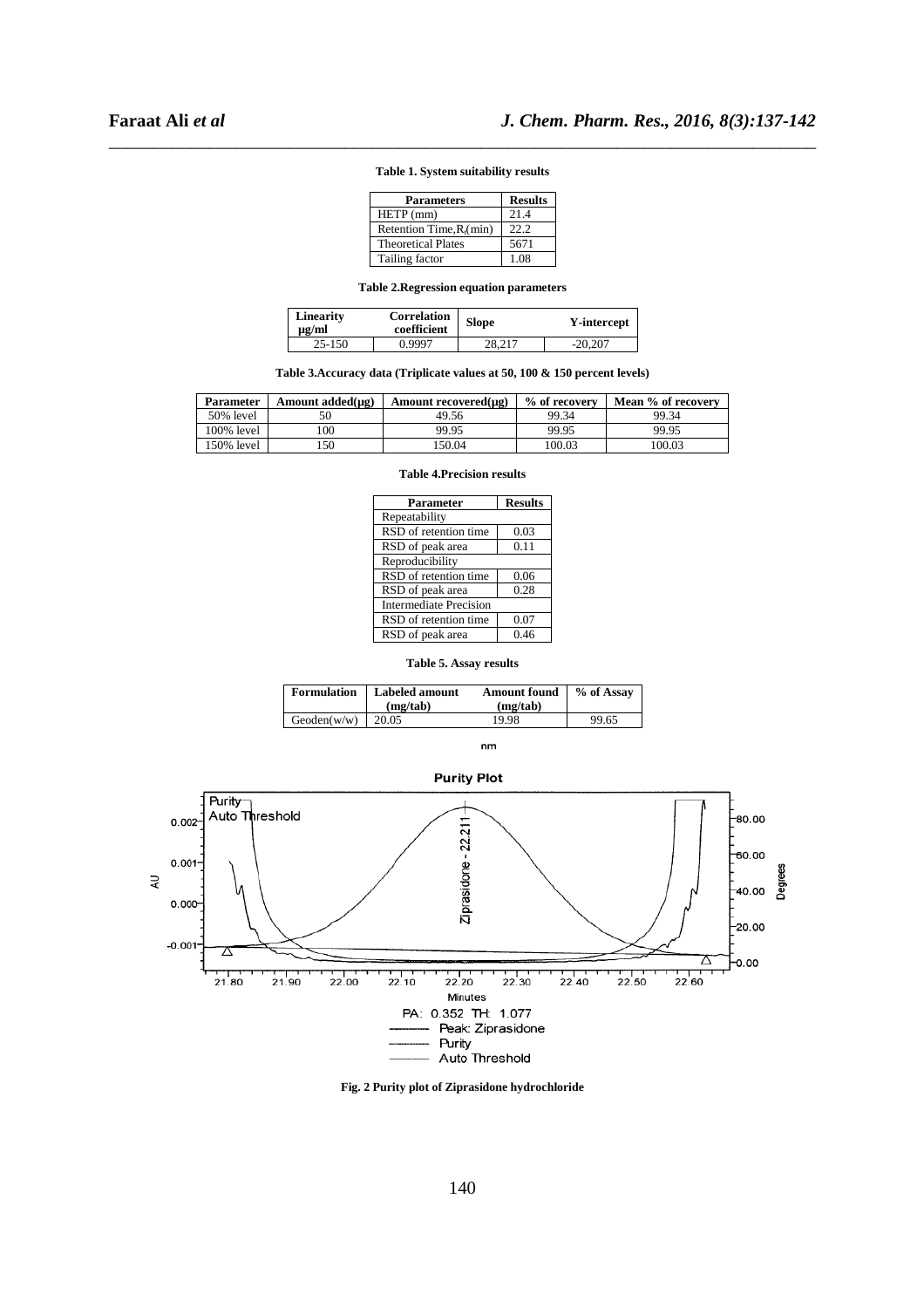

\_\_\_\_\_\_\_\_\_\_\_\_\_\_\_\_\_\_\_\_\_\_\_\_\_\_\_\_\_\_\_\_\_\_\_\_\_\_\_\_\_\_\_\_\_\_\_\_\_\_\_\_\_\_\_\_\_\_\_\_\_\_\_\_\_\_\_\_\_\_\_\_\_\_\_\_\_\_

**Fig. 3 Chromatogram showing the response of after analytical method development** 

#### **CONCLUSION**

The chromatographic method validation for the estimation of ZH was simple, reliable, sensitive and less time consuming. The present method can be confidently used for rapid and precise estimation of ZH. This method may be recommended for routine and quality control analysis of the investigated drug. The developed method is specific and stability indicating. Hence this method is suitable, linear, accurate & robust for the estimation of ZH. The present work shows, a validated, highly sensitive method for determination of ZH.

#### **Acknowledgement**

The authors are thankful to Sun Pharmaceuticals, Vadodara for providing gift sample of the bulk drugs. The authors are also thankful to department of Pharmaceutical Analysis, Bharat Institute of Technology, Mangapally, Ibrahimpatnam, India, for their encouragement and lab facilities.

# **REFERENCES**

[1] J.R. Kristin (Ed.), The Merck Index, 14th ed., Merck and Co., Inc, Whitehouse Station. NJ, **2013**, p. 4336.

[2] Gennao, A.R., **2000**. Remington, The Science and Practice of Pharmacy,  $20<sup>th</sup>$  ed. Lippincott, Williams & Wilkins, Baltimore, MD, Philadelphia.

[3] Brunton, L.L., Lazo, J.S., Parker, K.L., **2006**, Goodman and Gilman' The Pharmacological Basis of Therapeutics, 11<sup>th</sup> ed. Mc Graw-Hill, New York.

[4] Farina, C., Kremser, L., Raggi, M.A., Kenndler, E., **2008**. Determination of ziprasidone in pharmaceutical formulations by capilla

[5] Pankaj K, Choudhary P, *Oriental Journal of Chemistry* **2006**; 21:1.

[6] Sudha Rani B, Seshagiri Rao JVLN, *E Journal of Chemistry* **2006**; 3: 9‐12.

[7] Sudha Rani B, Venkata Reddy P, *E*‐*Journal of Chemistry* **2006**; 3: 169‐172.

[8] Sachse J, Härtter S, , *Ther Drug Monit* **2005**; 27: 158‐62.

[9] Zhang G, *J Chromatogr B Analyt Technol Biomed Life Sci* **2007**; 856: 20‐8.

[10] El‐Sherif ZA, *Biomed Chromatogr* **2004**; 18:143‐149.

[11] Aravagiri M, Pollock B, *J Chromatogr B Analyt Technol Biomed Life Sci* **2007**; 847:237‐44.

[12] Aravagiri, Marder SR, *Journal of chromatography* **2007**; 847: 2.

[13] Zhang G, Bartlett MG, *Rapid Commun Mass Spectrum* **2007**; 21: 920‐8.

[14] Al Dirbashi, *Biomedical Chromatography* **2006**; 20:4.